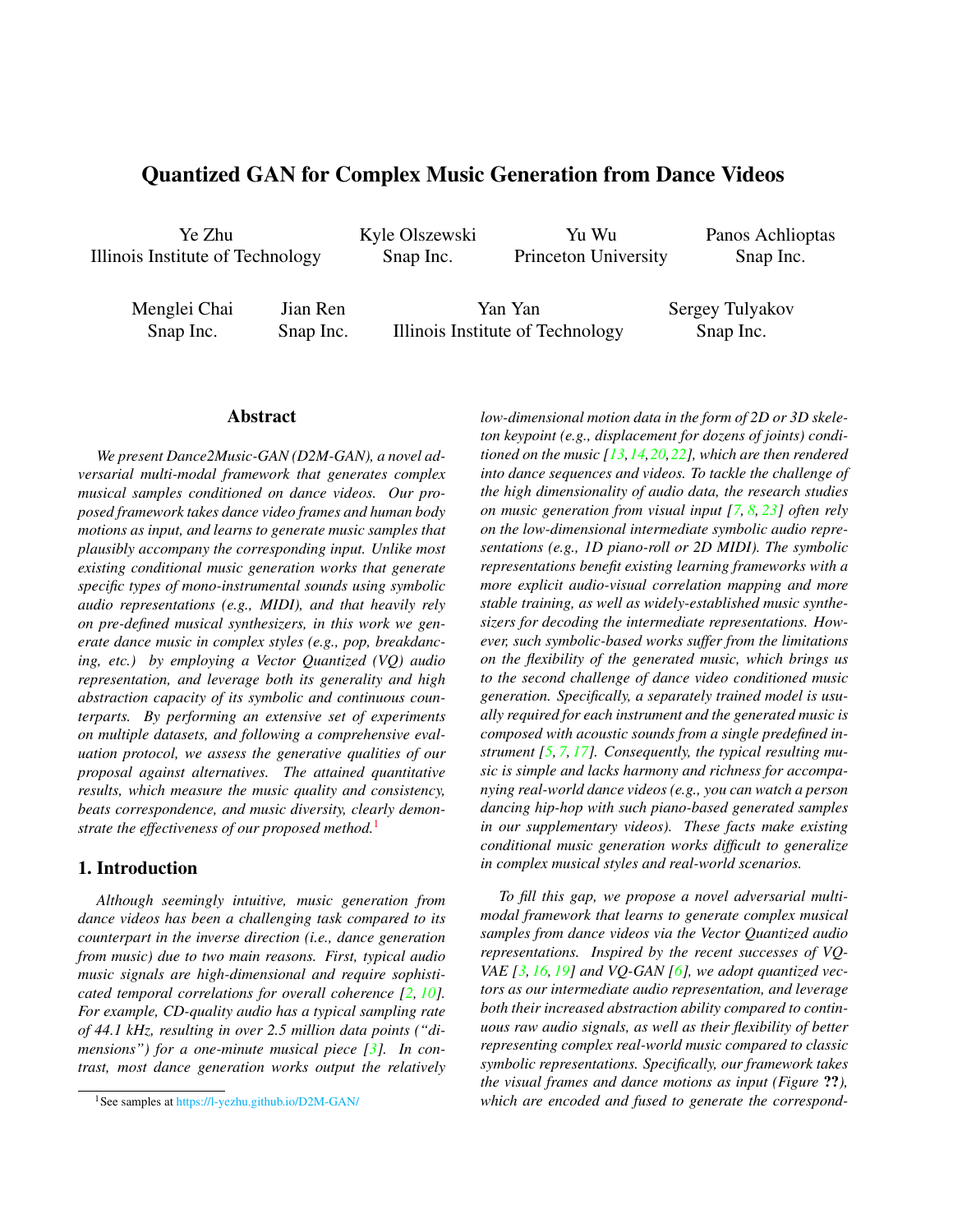<span id="page-1-0"></span>*ing audio VQ representations. After a lookup process of the generated VQ representations in a learned "codebook", the retrieved codebook entries are decoded back to the raw audio domains using a fine-tuned decoder from JukeBox [\[3\]](#page-3-2). Additionally, we deploy a convolution-based backbone and follow a hierarchical structure with two separate abstraction levels (i.e., different hop-lengths) for the audio signals. The higher-level model has a larger hop-length and fewer parameters, resulting in faster inference. In contrast, the lower-level model has a lower abstraction level with smaller hop-length, which enables the generation of music with higher fidelity and better quality.*

### 2. Method

*An overview of the architecture of the proposed D2M-GAN is shown in Figure [1.](#page-2-0) Our approach entails a hierarchical structure with two levels of models that are independently trained with a similar pipeline. For each level, the model consists of four modules: the motion module, the visual module, the VQ module consisting of a VQ generator and the multi-scale discriminators, and the music synthesizer. Our hierarchical structure amplifies the flexibility to choose between the trade-off of the music quality and computational costs according to practical application scenarios. A detailed description of these modules is given below while further architectural details and model-selectiontuning are included in the supplementary.*

# 2.1. Generator

The generator  $G = \{G_m, G_v, G_{vq}\}\$ includes the mo*tion module*  $G_m$ *, the visual module*  $G_v$ *, and the principal VQ generator*  $G_{vq}$  *in the VQ module, which takes the fused motion-visual data as input and outputs the desired VQ audio representations.*

$$
f_{\rm vq} = G_{\rm vq}(G_m(x_m), G_v(x_v)) = G(x_m, x_v), \quad (1)
$$

*where*  $x_m$  *and*  $x_v$  *represent the motion and visual input data, respectively.*  $f_{\text{va}}$  *is the output VQ representations. All these modules are implemented as convolution-based feedforward networks. For the principal VQ generator, we use leaky rectified activation functions [\[26\]](#page-4-4) for its hidden layers and a tanh activation for its last layer before output to promote the stability of GAN-based training [\[18\]](#page-3-11).*

*It is also worth noting that we find that using batch normalization and the aforementioned activation function designs [\[15,](#page-3-12)[18,](#page-3-11)[21\]](#page-4-5) is crucial for a stable GAN training in our framework. However, the application of the tanh activation will also restrict the output VQ representations within the data range between* −1 *and* +1*. We choose to scale activation after the last tanh activation by multiplying by a factor* σ*. The hyper-parameter* σ *enlarges the data range of VQ output and makes it possible to perform the lookup*

of pre-learned large-scale codebooks  $\text{LookUp}(f_{\text{vq}}')$  with  $f'_{\rm vq} = \sigma f_{\rm vq}$ . Another significant observation regarding the *generator's design is using a wide receptive field. Music has long temporal dependencies and correlations compared to images, therefore, the principal VQ generator with a larger receptive field is beneficial for generating music samples with better quality, which is consistent with the findings from previous works [\[4,](#page-3-13) [12\]](#page-3-14). To this end, we design our generator with relatively large kernel sizes in the convolutional layers, and we also add residual blocks with dilations after the convolutional layers. All previously described submodules within our generator* G *are jointly optimized.*

#### 2.2. Multi-Scale Discriminator

*Similar to the generator, the discriminator in the D2M-GAN is also expected to capture the long-term dependencies of musical signals encoded in the generated sequence of VQ features. However, different from the generator design that focuses on increasing the receptive fields of the neural networks, we address this problem in the discriminator design by using a multi-scale architecture. The multi-scale discriminator design has been studied in previous works within the field of audio synthesis and generation [\[11,](#page-3-15) [12,](#page-3-14) [25\]](#page-4-6).*

*The discriminator*  $D = \{D_1, D_2, D_3\}$  *in the VQ module of our D2M-GAN is composed of 3 discriminators that operate on the sequence of generated VQ representations and its downsampled features by a factor of 2 and 4, respectively. Specifically, different from the multi-scale discriminators proposed in previous works that directly take the raw audio as input, we reshape the VQ representa*tions  $f'_{\rm vq}$  along the temporal dimension before feeding them *into the discriminators, which is also important for* D2M-GAN *to reach a stable adversarial training since music is a temporal audio sequence. Finally, we use the windowbased objectives [\[12\]](#page-3-14) (Markovian window-based discriminator analog to image patches in [\[9\]](#page-3-16)). Instead of learning to distinguish the distributions between two entire sequences, window-based objective learns to classify between distributions of small chunks of VQ sequences to further enhance the overall coherence.*

# 3. Experiments

#### 3.1. Experimental Setup

*Datasets. We validate the effectiveness of our method by conducting experiments on the AIST++ [\[14\]](#page-3-4) dataset. The AIST++ dataset [\[14\]](#page-3-4) is a subset of AIST dataset [\[24\]](#page-4-7) with 3D motion annotations. We adopt the official crossmodality data splits for training, validation, and testing, where the videos are divided without overlapping musical pieces between the training and the validation/testing sets. The number of videos in each split is 980, 20, and 20, respectively. The videos from this dataset are filmed in pro-*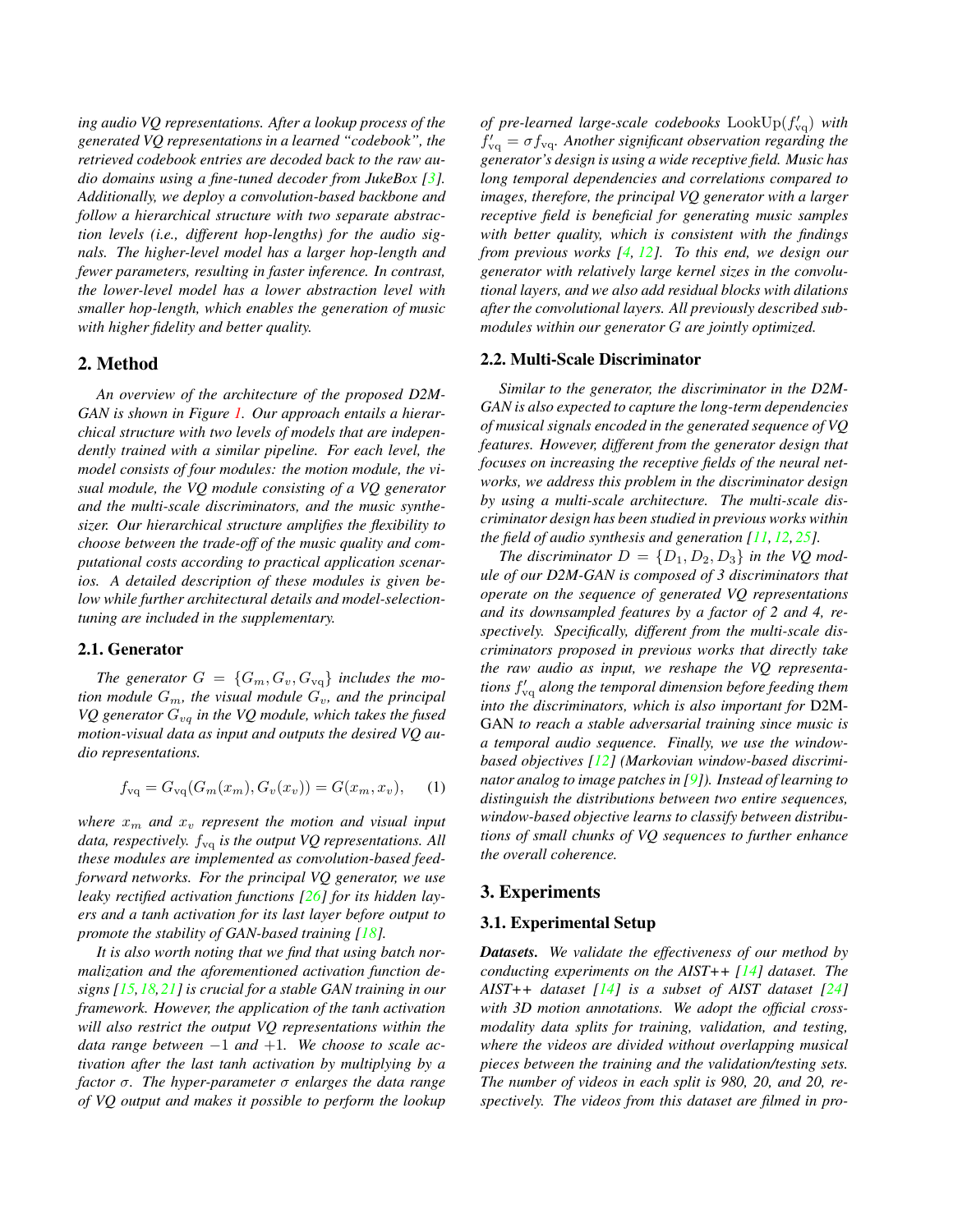<span id="page-2-2"></span><span id="page-2-0"></span>

Figure 1. Overview of the proposed architecture of the *D2M-GAN*. Our model takes the motion and visual data from the dance videos as input and process them with the motion and visual modules, respectively. It then forwards the fused representation containing information from both modalities to ground the generation of audio VQ-based representations with the VQ module. The resulting features are calibrated by a multi-scale GAN-based discriminator and are used to perform a *lookup* in the pre-learned codebook. Last, the retrieved codebook entries are decoded to raw musical samples via by a pre-trained and fine-tuned decoder, responsible for synthesizing music.

<span id="page-2-1"></span>

| Category    | Features          | Type  | Metric                                         | Methods            | Scores      |
|-------------|-------------------|-------|------------------------------------------------|--------------------|-------------|
| Dance-Music | Rhythm            | Obj.  | <b>Beats Coverage</b><br>&<br><b>Beats Hit</b> | Dance2Music [1]    | 83.5 & 82.4 |
|             |                   |       |                                                | Foley Music [7]    | 74.1 & 69.4 |
|             |                   |       |                                                | Ours High-level    | 88.2 & 84.7 |
|             |                   |       |                                                | Ours Low-level     | 92.3 & 91.7 |
| Dance-Music | Genre & Diversity | Obj.  | Genre Accuracy                                 | Dance2Music [1]    | 7.0         |
|             |                   |       |                                                | Foley Music [7]    | 8.1         |
|             |                   |       |                                                | Ours High-level    | 24.4        |
|             |                   |       |                                                | Ours Low-level     | 26.7        |
| Dance-Music | Coherence         | Subj. | <b>Mean Opinion Scores</b>                     | Random JukeBox [3] | 2.1         |
|             |                   |       |                                                | Dance2Music [1]    | 2.9         |
|             |                   |       |                                                | Foley Music [7]    | 2.8         |
|             |                   |       |                                                | Ours High-level    | 3.5         |
|             |                   |       |                                                | Ours Low-level     | 3.4         |
|             |                   |       |                                                | <b>GT</b>          | 4.4         |
| Music       | Overall quality   | Subi. | <b>Mean Opinion Scores</b>                     | JukeBox $[3]$      | 3.4         |
|             |                   |       |                                                | Ours High-level    | 3.1         |
|             |                   |       |                                                | Ours Low-level     | 3.7         |
|             |                   |       |                                                | <b>GT</b>          | 4.8         |

Table 1. Evaluation protocol and the corresponding results for the experiments on the AIST++ dataset [\[14\]](#page-3-4). *Obj.* stands for *Objective*, which means the scores are automatically calculated. *Subj.* stands for *Subjective*, which means the scores are given by human evaluators.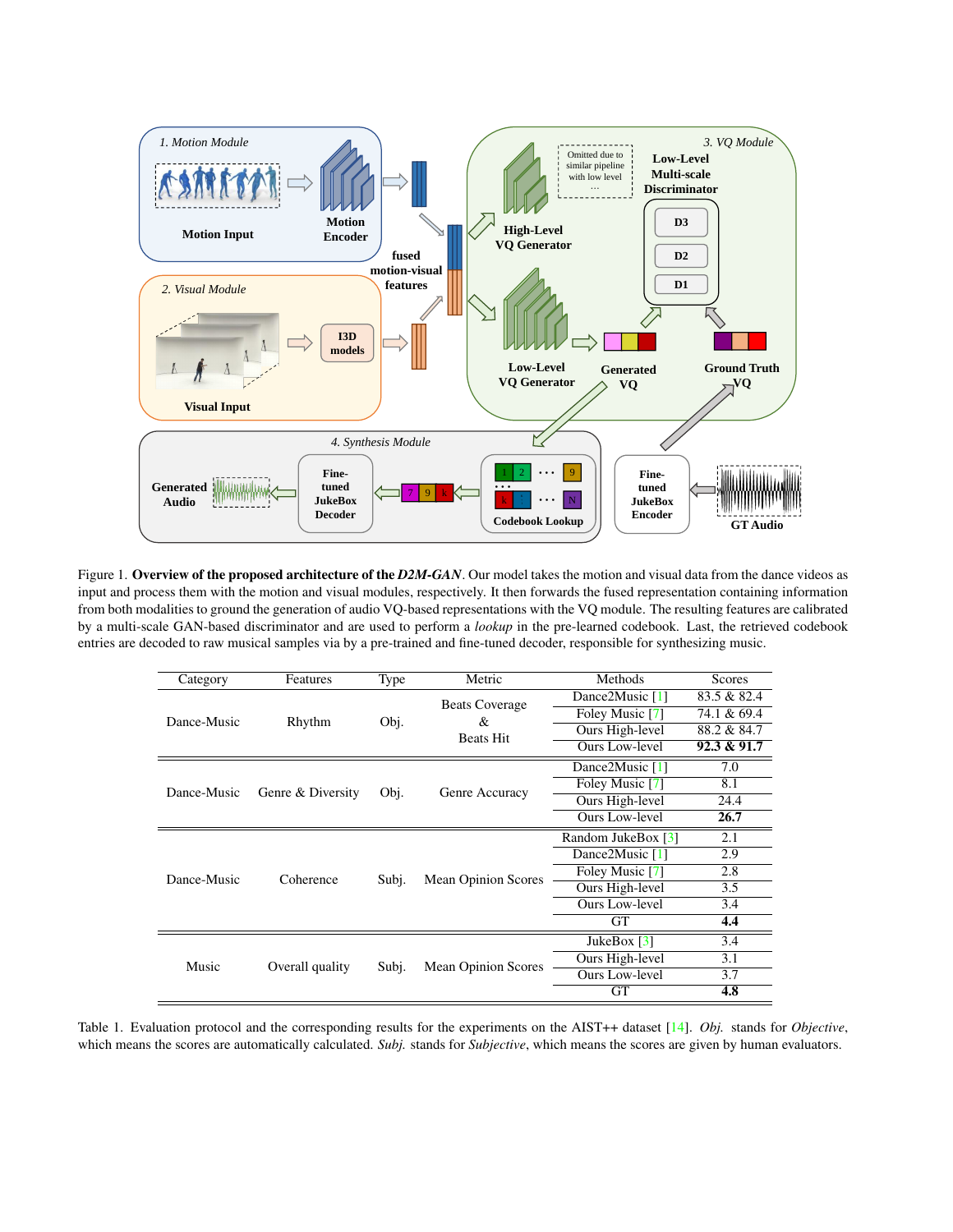<span id="page-3-18"></span>*fessional studios with clean backgrounds. There are in total 10 different dance genres and corresponding music styles, which include breakdancing, pop, lock and etc. The number of total songs is 60, with 6 songs for each type of music. We use this dataset for the main experiments and evaluations.*

*Comparisons. We compare our proposed method with several baselines. Ground Truth: GT samples are the original music from dance videos. Foley Music [\[7\]](#page-3-5): music samples generated using the Foley Music system. Foley Music model generates MIDI musical representations based on keypoints motion data and then converts the MIDI back to raw waveform using a pre-defined MIDI synthesizer. Specifically, the MIDI audio representation is unique for each musical instrument, and therefore the Foley music model can only generate musical samples with mono-instrumental sound. Dance2Music [\[1\]](#page-3-17): music samples generated using the online approach proposed in [\[1\]](#page-3-17). Similar to [\[7\]](#page-3-5), the generated music is monotonic in terms of the musical instrument. JukeBox [\[3\]](#page-3-2): music samples generated or reconstructed via the JukeBox model.*

*We observe in Table [1](#page-2-1) that the genre accuracy scores of our* D2M-GAN *are considerably higher compared to the competing methods. This is due to the reason that the competing methods rely on MIDI events as audio representations, which require a specific synthesizer for each instrument, and thus can only generate music samples with mono-instrumental sound. In contrast, our generated VQ audio representations can represent complex dance music similar to the input music types, which helps to increase the diversity of the generated music samples. It also makes the generated samples to be more harmonious with the dance videos compared to acoustic instrumental sounds from [\[1,](#page-3-17)[7\]](#page-3-5), as shown in the next evaluation protocol for the coherence test.*

*Overall Quality. Finally, we look at the general sound quality of the generated samples by conducting the subjective MOS tests similar to the coherence evaluation, where the human testers are asked to give a score between* 1 *to* 5 *for the general quality of the music samples. During this test, only audio signals are played to the testers. The JukeBox samples are obtained by directly feeding the GT samples as input. The MOS tests show that our* D2M-GAN *is able to generate music sample with plausible sound quality comparable to the JukeBox model.*

# 4. Conclusion

*We propose* D2M-GAN *framework for complex music generation from dance videos via the VQ audio representations. Extensive experiments on multiple datasets, and comprehensive evaluations in terms of various musical characteristics prove the effectiveness of our method.*

## References

- <span id="page-3-17"></span>*[1] G. Aggarwal and D. Parikh. Dance2music: Automatic dance-driven music generation.* arXiv preprint arXiv:2107.06252*, 2021. [3,](#page-2-2) [4](#page-3-18)*
- <span id="page-3-0"></span>*[2] J.-P. Briot, G. Hadjeres, and F.-D. Pachet.* Deep learning techniques for music generation*, volume 1. Springer, 2020. [1](#page-0-1)*
- <span id="page-3-2"></span>*[3] P. Dhariwal, H. Jun, C. Payne, J. W. Kim, A. Radford, and I. Sutskever. Jukebox: A generative model for music.* arXiv preprint arXiv:2005.00341*, 2020. [1,](#page-0-1) [2,](#page-1-0) [3,](#page-2-2) [4](#page-3-18)*
- <span id="page-3-13"></span>*[4] C. Donahue, J. McAuley, and M. Puckette. Adversarial audio synthesis. In* ICLR*, 2019. [2](#page-1-0)*
- <span id="page-3-7"></span>*[5] H.-W. Dong, W.-Y. Hsiao, L.-C. Yang, and Y.-H. Yang. Musegan: Multi-track sequential generative adversarial networks for symbolic music generation and accompaniment. In* AAAI*, 2018. [1](#page-0-1)*
- <span id="page-3-10"></span>*[6] P. Esser, R. Rombach, and B. Ommer. Taming transformers for high-resolution image synthesis. In* CVPR*, 2021. [1](#page-0-1)*
- <span id="page-3-5"></span>*[7] C. Gan, D. Huang, P. Chen, J. B. Tenenbaum, and A. Torralba. Foley music: Learning to generate music from videos. In* ECCV*, 2020. [1,](#page-0-1) [3,](#page-2-2) [4](#page-3-18)*
- <span id="page-3-6"></span>*[8] C.-Z. A. Huang, A. Vaswani, J. Uszkoreit, N. Shazeer, I. Simon, C. Hawthorne, A. M. Dai, M. D. Hoffman, M. Dinculescu, and D. Eck. Music transformer: Generating music with long-term structure. In* ICLR*, 2019. [1](#page-0-1)*
- <span id="page-3-16"></span>*[9] P. Isola, J.-Y. Zhu, T. Zhou, and A. A. Efros. Image-to-image translation with conditional adversarial networks. In* CVPR*, 2017. [2](#page-1-0)*
- <span id="page-3-1"></span>*[10] S. Ji, J. Luo, and X. Yang. A comprehensive survey on deep music generation: Multi-level representations, algorithms, evaluations, and future directions.* arXiv preprint arXiv:2011.06801*, 2020. [1](#page-0-1)*
- <span id="page-3-15"></span>*[11] J. Kong, J. Kim, and J. Bae. Hifi-gan: Generative adversarial networks for efficient and high fidelity speech synthesis. In* NeurIPS*, 2020. [2](#page-1-0)*
- <span id="page-3-14"></span>*[12] K. Kumar, R. Kumar, T. de Boissiere, L. Gestin, W. Z. Teoh, J. Sotelo, A. de Brebisson, Y. Bengio, and A. C. Courville. ´ Melgan: Generative adversarial networks for conditional waveform synthesis. In* NeurIPS*, 2019. [2](#page-1-0)*
- <span id="page-3-3"></span>*[13] H.-Y. Lee, X. Yang, M.-Y. Liu, T.-C. Wang, Y.-D. Lu, M.-H. Yang, and J. Kautz. Dancing to music. In* NeurIPS*, 2019. [1](#page-0-1)*
- <span id="page-3-4"></span>*[14] R. Li, S. Yang, D. A. Ross, and A. Kanazawa. Ai choreographer: Music conditioned 3d dance generation with aist++. In* ICCV*, 2021. [1,](#page-0-1) [2,](#page-1-0) [3](#page-2-2)*
- <span id="page-3-12"></span>*[15] M. Lucic, K. Kurach, M. Michalski, S. Gelly, and O. Bousquet. Are gans created equal? a large-scale study. In* NeurIPS*, 2018. [2](#page-1-0)*
- <span id="page-3-9"></span>*[16] A. v. d. Oord, O. Vinyals, and K. Kavukcuoglu. Neural discrete representation learning. In* NeurIPS*, 2017. [1](#page-0-1)*
- <span id="page-3-8"></span>*[17] S. Oore, I. Simon, S. Dieleman, D. Eck, and K. Simonyan. This time with feeling: Learning expressive musical performance.* Neural Computing and Applications*, pages 955– 967, 2020. [1](#page-0-1)*
- <span id="page-3-11"></span>*[18] A. Radford, L. Metz, and S. Chintala. Unsupervised representation learning with deep convolutional generative adversarial networks.* arXiv preprint arXiv:1511.06434*, 2015. [2](#page-1-0)*